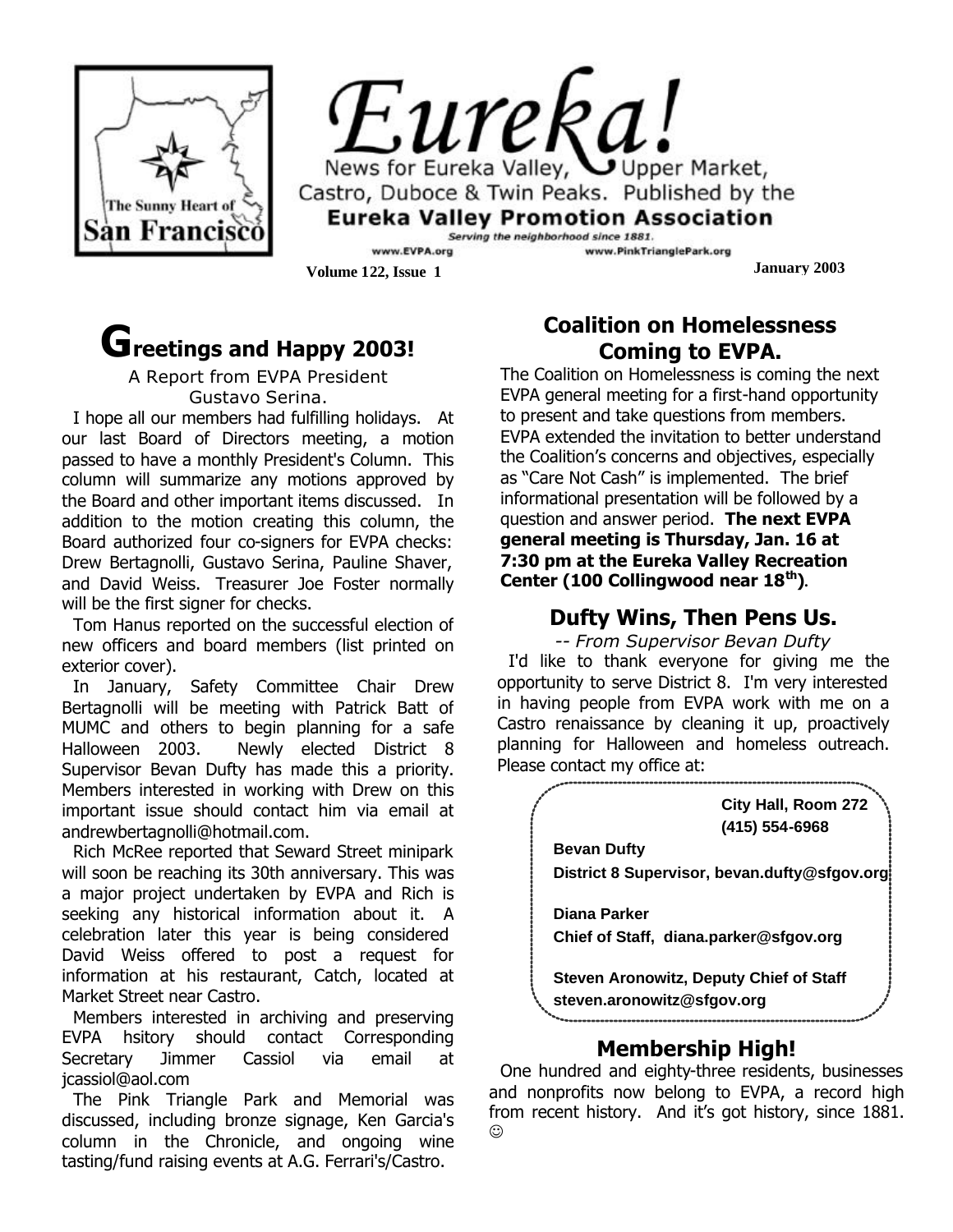Presidents Column Continue

Finally, Drew Bertagnolli reported that he will be meeting with the EVRC renovation staff to review designs and confirm closure dates for remodeling (see article). When the EVRC becomes unavailable, General Membership meetings will be held at the Castro Meeting Room above the Bank of America branch. **Our next General Membership meeting is Jan 16, 7:30 pm at the EVRC, 100 Collingwood (18th Street.)** I look forward to seeing you there.

#### **-Gustavo**

### **More Wine! More Wine!**

A.G. Ferrari Foods on Castro has enthusiastically volunteered to continue hosting wine tastings in which contributions are sought for Pink Triangle Park and Memorial. Please drop in to casually enjoy premium Italian wines and to help the Park on these upcoming dates/times:

> **2/18/03 3:30 – 6:30 pm 2/14/03 3:30 – 6:30 pm**, Love & Wine for Valentines!

#### **House Demolition Debate.**

The January meeting will include information about a proposed demolition at  $3925$   $20<sup>th</sup>$  Street. EVPA's Planning Committee has been following the issue and may ask the general membership to take a position at the Jan.  $16<sup>th</sup>$  meeting as the matter heads for Discretionary Review at the City.



#### **Art in Rec Center ReDo. Needs TLC; More than \$1,000, 48 Hours.**

Renovations at the Eureka Valley Recreation Center (EVRC) are still slated to begin in the spring. A part of the funds for this project will be used for the San Francisco Arts Commission (SFAC) to commission public art for the rec center. The budget for the artwork is approximately 47K.

A panel was created by the SFAC to select artists to create proposals for the project. This panel includes Nancy Ditto (SF Rec & Park), Brian Gatter

(DPW project landscape architect), Tony Jasinksi, Sandy Leigh, Laurel Turner and Drew Bertagnolli as neighborhood representatives. Additionally, Mitch Thompson (SF Rec & Park) and Jorge Alfaro (DPW project manager) are non-voting members of this panel. On December 13, 2002, we met to review 12 artists who were selected by Nina Dunbar of SFAC with the goal of selecting 3 to create proposals and one as an alternate. The panel was instructed to select artists on artistic merit as evidenced by representation of past work and other supporting materials and the appropriateness of the artist's medium, style and past work as they relate to the EVRC. After looking at many slides and much discussion the group agreed upon the 4 artists bellow.

The artists will be asked to prepare proposals specific to the EVRC project and present them to the panel. Prior to this meeting the proposals will be on display at the EVRC for public viewing. There will be a notepad or box for the public to make comments. The panel will use the public comments in their decision making for the final commission. Below is a brief introduction to the artists who were selected.

Aileen Barr: Aileen has done many public art projects in her native Ireland and has recently relocated to San Francisco. Her work includes murals, floor/ground works, seating and sculpture using handmade ceramic tile. In her past projects she has collaborated with members of the community to create her work and hopes to do the same with this project.

Peter Richards: Peter has an extensive history of work here in San Francisco, most notably the Wave Organ at the near the marina, the Companion Place at San Francisco General Hospital, and several pieces at the Exploratorium. He likes to "create places where people create their own personal stories" and to take advantage of dynamic aspects of the site (light, fog, wind, etc.).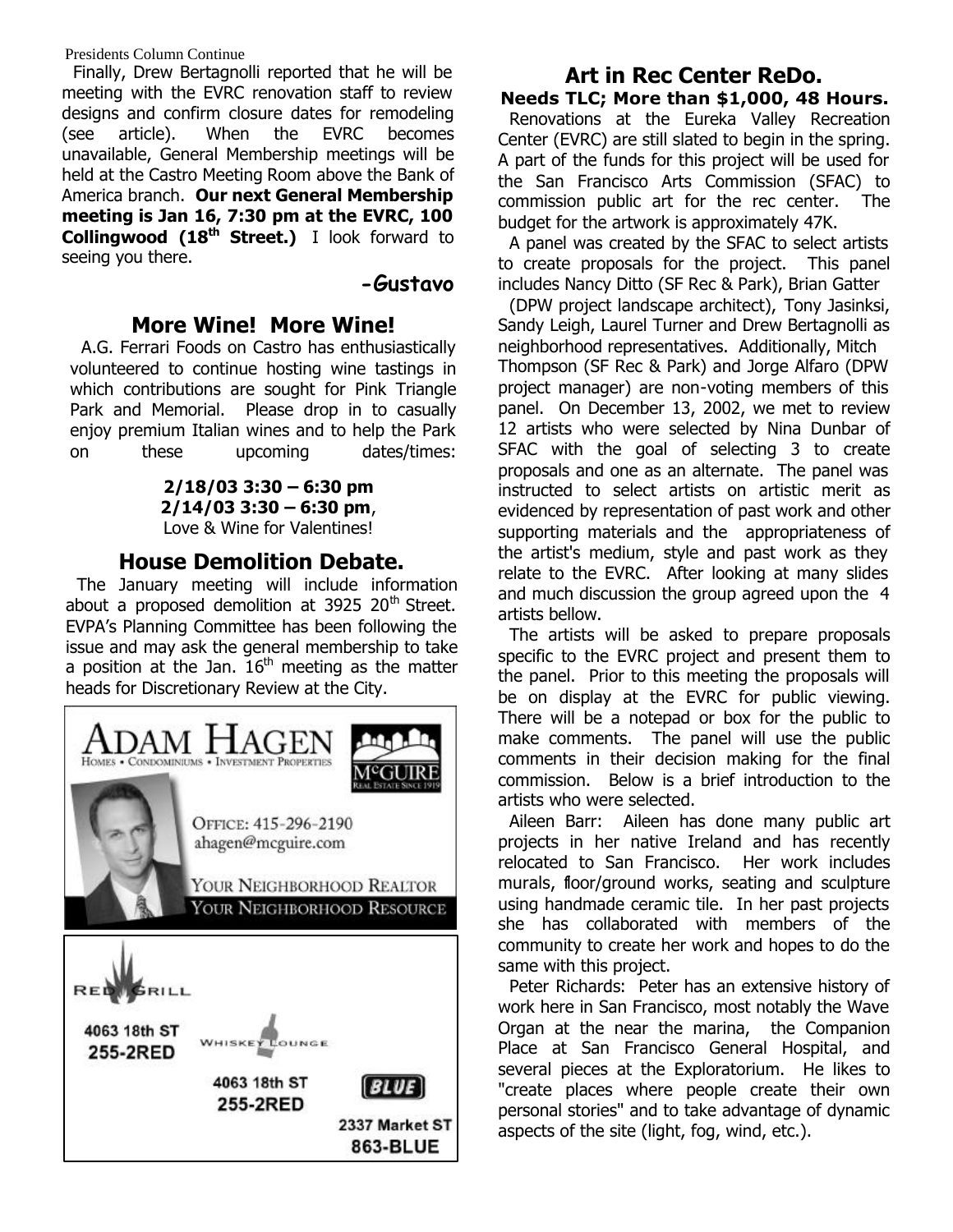#### **(EVRC Art continued)**

Vicki Saulls: Vicki is a new-comer to the public art scene, but already has two public art commissions. The first is a series of bas-relief tiles featuring native San Francisco plants for Union Square and a project for the North Beach Pool renovations. She has a strong sculptural ability and an interest in translating conceptual imagery into 3 dimensional public experiences. She also has a background in ceramics, primarily bas-relief porcelain.

Lauren Elder (alternate): Lauren is also a newcomer to the public art scene. She comes from a background in theater scene designs and interactive installations. She has done work for Zeum, Oakland Public Schools and child center in Santa Rosa. She emphasizes a "hands-on" approach with all aspects of her work and likes to create art that are a direct expression of the interests and backgrounds of the site's users combined with her own esthetic.

For more information on the EVRC remodeling project and its art installation, contact Drew Bertagnolli at andrewbertagnolli@hotmail.com.

#### **Donors Helping Build Park.**

With gratitude EVPA acknowledges those who have given \$100 or more recently to support Pink Triangle Park and Memorial (www.PinkTrianglePark.org)  $\odot$ 

#### **Christopher Pallo**

Please consider an contribution (**tax deductible**) by making your check payable to "HMI" (non-profit fiscal sponsor) and note "PTP" in the memo section. Then mail to EVPA, P.O. Box 14137, SF, CA 94114- 0137. You will receive an acknowledgement for tax purposes and be in the Eureka! If you don't wish a tax deduction, you can make your check payable to EVPA, giving the organization 100% of your donation in support of the Park.

## **January Rains Bring Feb Renewals?**

January rains bring flowers, and possibly your renewal? Check the mailing label to see when your membership expires. Renewal is easy, fast and satisfying. Just send \$15 for individuals; \$24 for households/businesses to EVPA, P.O. Box 14137, **SF, CA 94114-0137. Thank you in advance!**  $\odot$ 

## **November 21, 2002 General Membership Meeting Minutes**

Call to Order: 7:30 PM

Minutes from the October EVPA meeting were approved. **Presentations**

Margot Antonetty from DPH and Eric Politzer from Ark of Refuge gave a quick update on the progress of the Ark House, located at 2500 Market Street. Margot and Eric thanked EVPA for their support over the past two years, and will appreciate our continuing support as they search for a new location for the program. Possible locations are nearby the LGBT Center and on Fell Street near the GG Park panhandle.

Karen Oliveto from Bethany United Methodist Church gave a brief overview of their progress on developing the lot that housed their church at 16th, Noe and Market Streets. Preliminary drawings of the building were passed out. The building will house some commercial space at the street level, and they will solicit neighborhood input as to what business will be there.

#### **New Business**

Jorge Maumer from SuperStar Video on 18th Street discussed his recent

purchase of the Valley Pride Market building at 474 Castro, and his plans to relocate his business from 4141 18th Street to this location. EVPA's UTNC committee had reviewed Mr. Maumer's proposal and had recommended the approval and support from the EVPA general membership. Mr. Maumer discussed his commitment to cleaning up the area and restoration of the tile mosaic on the building's façade. A motion was made to support this project and after discussion, the motion carried. EVPA will support SuperStar video's move to this new location.

A motion was made to suspend the EVPA board meeting scheduled for December 31, 2002. This motion carried and no board meeting will be held for January.

A motion was made to allocate Castro Fair proceeds up to \$1500 to the EVPA general fund and any receipts above \$1500 will be used to pay down Pink Triangle Park & Memorial debt. This motion carried.

#### **Committee Reports**

Treasurer's Report: On file.

Planning Report: EVPA member Ed Allen presented a letter complaining of the vacant and neglected building at 4038 17th Street. Discussion centered on efforts to mitigate the public nuisance that this building presents to the neighborhood. The planning committee will be reviewing a request for a demolition on 20th Street at the January general membership meeting.

Park and Ed Report: A concrete retaining wall has been installed at the Pink Triangle Park & Memorial. The next fundraising effort will be for granite sheathing to cover this concrete wall. Castro Street Fair proceeds exceeded \$62,000 this year, of which EVPA will receive a portion based upon membership participation in fundraising. Special thanks go to MUMC President Patrick Batt for donating his entire time (some 9 hours!) to EVPA. UTNC Report:

Safety Report: No report filed, as the committee did not meet.

Membership Report: There will be no "Eureka" newsletter in December. A membership drive is ongoing in an effort to exceed EVPA membership totals.

Internal Affairs Report: Officers and eligible board members were elected. Results of the election were as follows: EVPA President: Gustavo Serina (2nd term), EVPA Vice President: Tom Hanus (2nd term), Corresponding Secretary: Jimmer Cassiol, Recording Secretary: Mike Babbitt (2nd term), Treasurer: Joe Foster, Board of Directors (2-year seats): Judy Hoyem (2nd term), Pauline Shaver, Rich McCree (2nd term) Board of Director (1-year seat): David Weiss

The meeting adjourned at 9 pm.

Home Boy

When you decide to buy or sell a home, call eight-year Duboce Triangle resident Tom Geller. Nobody knows the neighborhood better.



Tom Geller . Zephyr Real Estate 415-731-5011 x133 · www.tomgeller.com